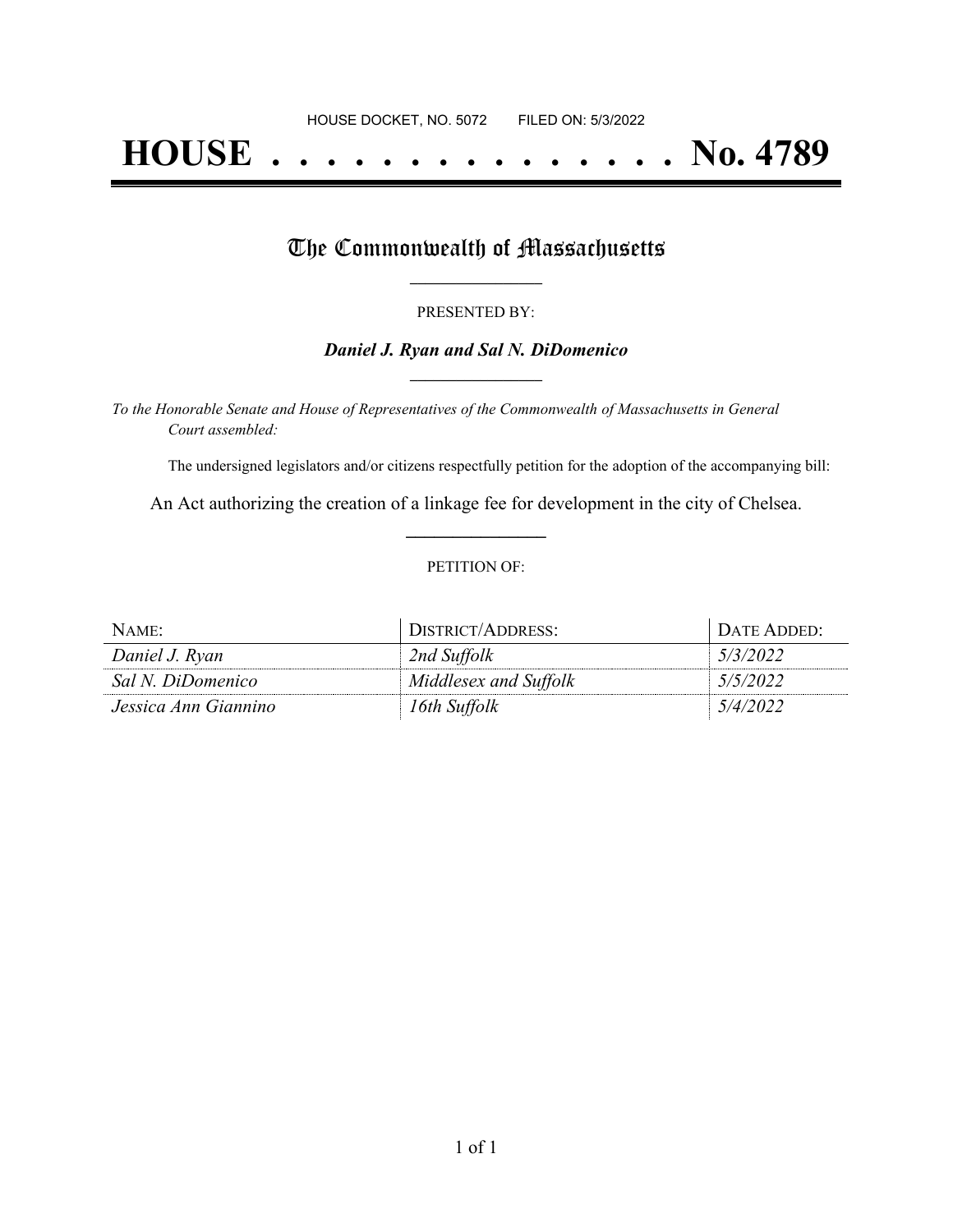## HOUSE DOCKET, NO. 5072 FILED ON: 5/3/2022

## **HOUSE . . . . . . . . . . . . . . . No. 4789**

By Representative Ryan of Boston and Senator DiDomenico, a joint petition (accompanied by bill, House, No. 4789) of Daniel J. Ryan, Sal N. DiDomenico and Jessica Ann Giannino (with the approval of the city council) that the city of Chelsea be authorized to create a linkage fee for development in said city. Municipalities and Regional Government. [Local Approval Received.]

## The Commonwealth of Massachusetts

**In the One Hundred and Ninety-Second General Court (2021-2022) \_\_\_\_\_\_\_\_\_\_\_\_\_\_\_**

**\_\_\_\_\_\_\_\_\_\_\_\_\_\_\_**

An Act authorizing the creation of a linkage fee for development in the city of Chelsea.

Be it enacted by the Senate and House of Representatives in General Court assembled, and by the authority *of the same, as follows:*

1 SECTION 1. The City of Chelsea may, by Ordinance, require the payment of linkage

2 fees from the developer of any commercial or industrial project, any mixed-use project with a

3 commercial or industrial component, and any residential project that creates any residential units,

4 provided that the linkage fees for such project are dedicated to the Community Impact Linkage

5 Fee Fund described in Section 2 below.

 SECTION 2. The City of Chelsea may establish a separate fund to be known as the Community Impact Linkage Fee Fund, which shall be kept separate and apart from all other monies of the City by the City Treasurer and into which shall be deposited linkage fees received by the City pursuant to Section 1 above. The funds in this Community Impact Linkage Fee Fund may be expended by the City upon recommendation from the City Manager and majority vote of the City Council, but solely for the creation or maintenance of affordable housing, the support of